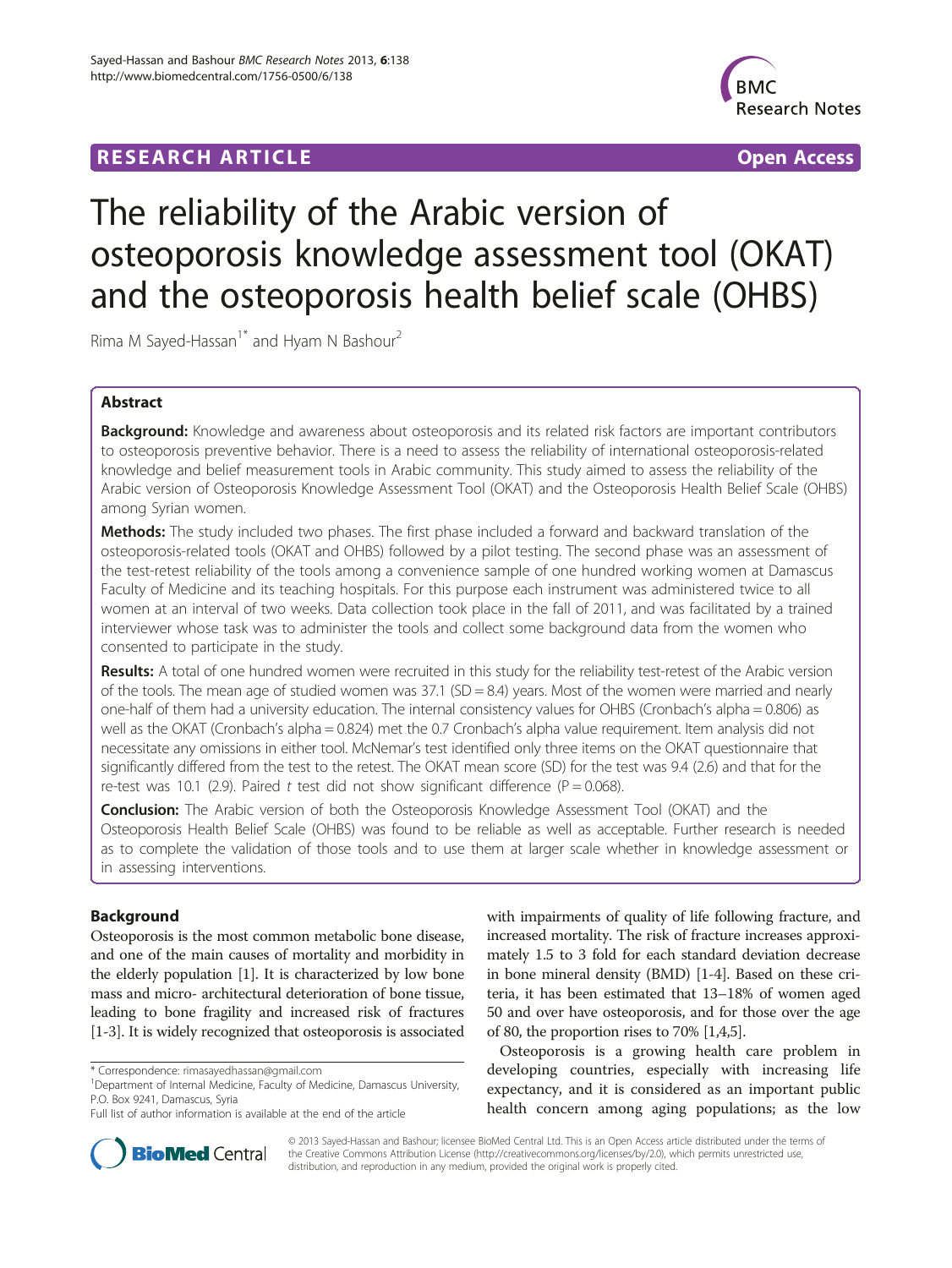trauma fractures are associated with premature mortality [[6,7\]](#page-6-0). It seems that bone mineral density is lower in most of the Middle Eastern countries compared to Western countries [[6\]](#page-6-0). However, in the absence of a fracture registry in most Middle Eastern countries, the data available from this region are limited [[7\]](#page-6-0). According to the Technical Report of the World Health Organization, 2.9% of worldwide osteoporosis-related fractures occur in the Eastern Mediterranean countries [[1\]](#page-6-0). The prevalence and incidence of osteoporosis and osteoporotic fractures are unknown in Syria [\[8](#page-6-0)].

Osteoporosis is not curable, but it can be prevented in part by increasing the level of physical activity at all ages, cessation of smoking, reduction of alcohol consumption, adequate dietary calcium and vitamin D intake, and fall prevention [[2,3\]](#page-6-0). Numerous studies have found clear association between healthy behaviors or lifestyle and decreased risk of osteoporosis and related fractures [[2,5](#page-6-0),[9](#page-6-0)]. There is good evidence suggesting that osteoporosis knowledge is one contributor to osteoporosis preventive behavior, though this is not a clear-cut relationship [\[9](#page-6-0)-[14](#page-6-0)].

Nothing is known about Syrian women's health beliefs and their preventative behaviors regarding osteoporosis. Determining their knowledge, beliefs and behaviors about osteoporosis can be helpful in developing effective interventions and guiding public health programs for osteoporosis prevention. Valid and reliable tools to measure osteoporosis-related knowledge and beliefs for Arabic-speaking women are needed for that purpose.

Various tools are available to assess women's knowledge about osteoporosis. Werner, in 2005, reviewed and analyzed such tools like The Facts on Osteoporosis Quiz (FOOQ), the Osteoporosis Questionnaire (OPQ), The Osteoporosis Knowledge Test (OKT), The Osteoporosis Knowledge Assessment Tool (OKAT). Regardless of the instrument used, serious lacks of knowledge were demonstrated on osteoporosis and its related risk factors [\[5](#page-6-0)].

The Osteoporosis Knowledge Assessment Tool (OKAT) developed by Winzenberg and co-authors in 2003; is a 20-item questionnaire, each item having "true", "false" and "don"t know" options. Each item is coded 0 if an incorrect answer or a "don't know" answer is given and 1 if the correct answer was given, with a total potential score of twenty. OKAT focuses on four basic themes: (1) understanding (symptoms and risk of fracture) of osteoporosis (2) the knowledge of risk factors for osteoporosis (3) knowledge of preventive factors as physical activity and diet relating to osteoporosis and (4) treatment availability [\[10,14\]](#page-6-0).

Healthy life styles and beliefs in child bearing age women may protect them against osteoporosis in later life [[1-3\]](#page-6-0), thus measuring women's beliefs is important. Based on the Health Belief Model, the Osteoporosis Health Belief Scale (OHBS) was developed by Kim and colleagues to measure health beliefs related to osteoporosis [\[15\]](#page-6-0). It is a 42-item self-reported questionnaire that was specifically designed to assess beliefs related to calcium intake and exercise behaviors. The instrument consists of seven subscales that measure the perceived susceptibility to osteoporosis, seriousness of osteoporosis, benefits of exercise, benefits of calcium intake, barriers to exercise, barriers to calcium intake, and health motivation. The OHBS uses a 5-point Likert scale to rate the items from strong disagreement (1) to strong agreement (5) [[16](#page-6-0)]. The possible range of scores for each subscale is 6 to 30 with a possible total score range from 42 to 210. For the majority of the subscales, higher scores indicating highly healthy beliefs. But for the two subscales about barriers, higher scores indicate more negative health beliefs.

The purpose of this study was to assess the reliability of the Arabic translation of the Osteoporosis Knowledge Assessment Tool (OKAT) and the Osteoporosis Health Belief Scale (OHBS) among Syrian women. Identifying the most common osteoporosis health beliefs among child bearing Syrian women and assessing their knowledge when planning and conducting education interventions, may be useful in future research as well as in practice for osteoporosis prevention and management.

## **Methods**

This study was carried out in two phases. Phase one included the translation of the tools. Instruments selected for the reliability assessment were the OHBS and the OKAT. Having reviewed the relevant literature [[1-8](#page-6-0)], OKAT was thought by the researchers (one of them is a rheumatologist) as being the most relevant to the Arabic lay women as it is simple, short, more relevant to the Syrian culture and is compatible with Middle East and North Africa consensus on osteoporosis [[6\]](#page-6-0). OHBS is the most widely used tool to measure health beliefs. The translation process of both OKAT and OHBS from English into Arabic was based on the process of forward and backward translation by two bilingual translators, whose native language is Arabic, and comparison (between the original English version and the back translation version) was completed. A panel of two professional medical translators was involved in the back translation review. An agreement to make the Arabic version more comprehensive was made, thus a footnote including all terms used in Arabic language for Osteoporosis was inserted. The Arabic version of the tools was piloted on twenty women to assure comprehension and ease of administration. Few minor changes were made after the pilot testing. The final Arabic version of both tools (available from the first author upon request) went for the second phase of this study. The second phase included an assessment of the test-retest reliability of both tools among a convenience sample of one hundred working women in Damascus, Syria.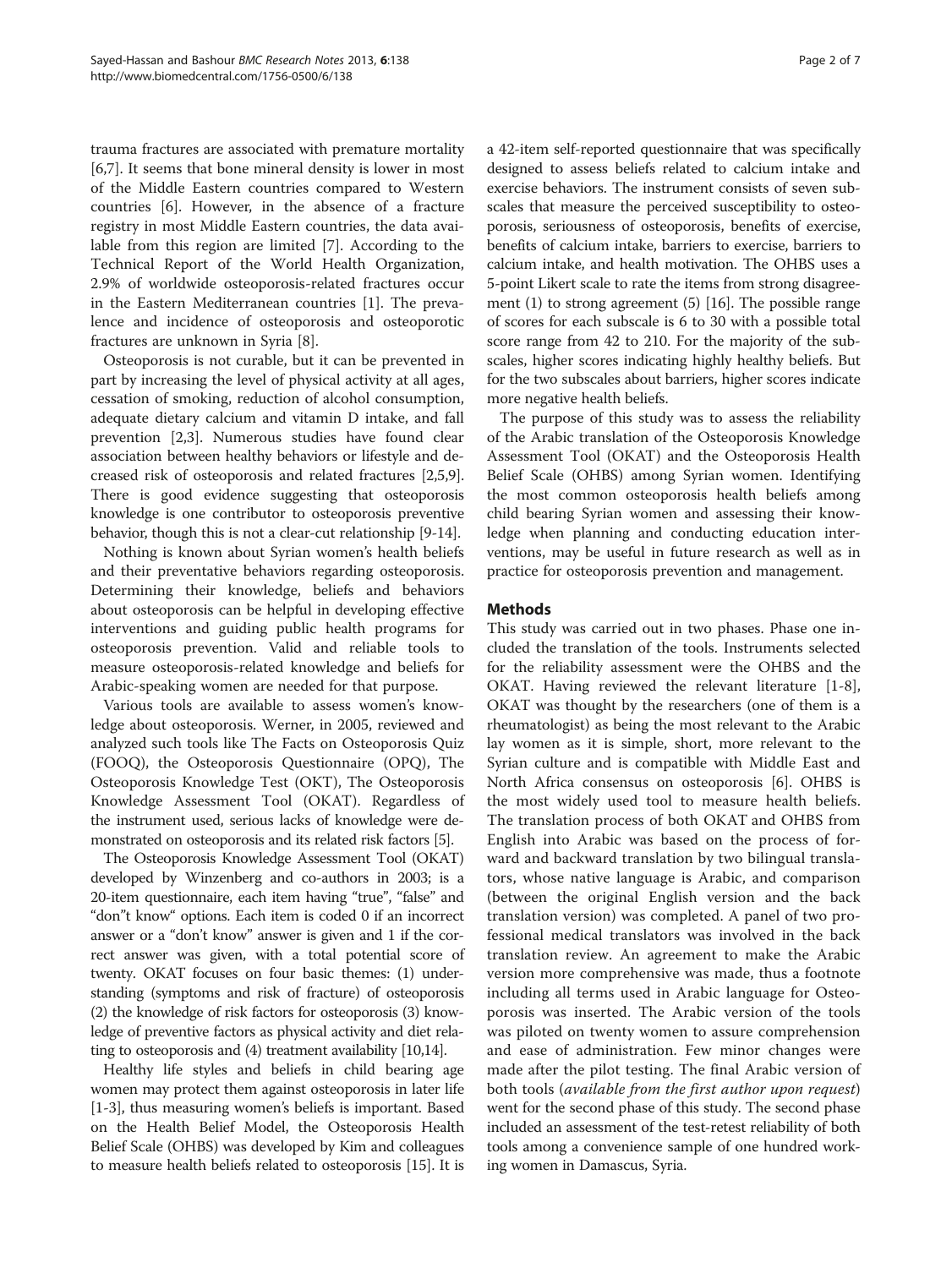Our sample was recruited from the Faculty of Medicine at Damascus University and two of its teaching hospitals as well as from surrounding schools around the campus. The Work law in Syria (Law no 50) allows women with all educational levels to be recruited for different jobs. The main inclusion criteria were apparently healthy women, whose native language is Arabic, and who approved to participate in the study.

For the purpose of the study, each instrument was administered twice to all women at an interval of two weeks after the first implementation. Data collection was facilitated by a trained interviewer whose task was to administer the tools. In addition to the translated OKAT and OHBS, our questionnaire included background characteristics including demographic data, marital status, the number of births, menopausal status, employment, history of drug administration (steroids, thyroid hormone,hormonal therapy,others), history of low-trauma fractures, and socioeconomic level. Data collection took place over a period of one month (Sep-Oct, 2011).

Ethical approval for this study was provided by the Institutional Review Board of Damascus University Faculty of Medicine and written informed consent was obtained from each participant.

Data were entered into Microsoft Excel and all statistical analyses were performed using SPSS (Version 19). Descriptive analysis was carried out. The reliability was studied by Cronbach's alpha to measure the internal consistency and the interclass correlation coefficient for the test-retest reliability. A value of 0.7 was considered acceptable for both the Cronbach's alpha and the interclass correlation coefficient. If omitting an item significantly increased Cronbach's alpha, then excluding the item was considered to increase the homogeneity of the scale [[17\]](#page-6-0). The reliability analysis was also performed for sub-categories of OHBS tool. McNemar's test was used to compare the paired assessment of the OKAT between the test and re-test; thus to identify non-consistent items.

## Results

All women who were approached agreed to participate in the study, and thus we had a response rate of 100%. Table 1 demonstrates the background characteristics of the sampled women. Most of the women were married and nearly one-half of them had a university education. Table [2](#page-3-0) presents actual responses for the translated OHBS at test and retest among the study sample. No missing values to any item were reported for all the 42 items. This shows that the contents of the questionnaire were generally acceptable to the respondents. Inter-item correlation as shown in Table [2](#page-3-0) was lowest (0.001) for question 21 and highest (0.460) for question 24. As shown in Table [3,](#page-4-0) the interclass correlation for the testretest statistic for the OHBS (0.806) was significant. The

| Page 3 of |  |  |  |
|-----------|--|--|--|
|-----------|--|--|--|

#### Table 1 Women's characteristics in the study sample  $(n - 100)$ \*

| , -<br>, וטטן                           |                  |    |
|-----------------------------------------|------------------|----|
| Item                                    | No               | %  |
| Age                                     |                  |    |
| $20 - 29$                               | 20               | 20 |
| $30 - 39$                               | 44               | 44 |
| $40 - 49$                               | 27               | 27 |
| $50 - 51$                               | 9                | 9  |
| Age Mean (SD)/range                     | 37.1 (8.4)/23-63 |    |
| <b>BMI Mean (SD)/range</b>              | 26.6 (5.5)/18-51 |    |
| <b>Marital Status</b>                   |                  |    |
| Single                                  | 17               | 17 |
| Married                                 | 81               | 81 |
| Divorced/Widow                          | $\overline{2}$   | 2  |
| <b>Regular menses</b>                   |                  |    |
| Yes                                     | 75               | 79 |
| No                                      | 20               | 21 |
| Age at puberty                          |                  |    |
| Less than 13                            | 12               | 12 |
| $13 - 15$                               | 78               | 78 |
| $16+$                                   | 10               | 10 |
| <b>Smoking status</b>                   |                  |    |
| Yes                                     | 21               | 21 |
| No                                      | 79               | 79 |
| History of steroid/hormonal therapy use |                  |    |
| Yes                                     | 22               | 22 |
| No                                      | 78               | 78 |
| History of low trauma                   |                  |    |
| Yes                                     | 13               | 13 |
| No                                      | 87               | 87 |
| <b>Work</b>                             |                  |    |
| Health professionals                    | 54               | 54 |
| Non-health professionals                | 46               | 46 |
| Place of work                           |                  |    |
| Hospital                                | 64               | 64 |
| Faculty                                 | 17               | 17 |
| School                                  | 19               | 19 |
| <b>Education level</b>                  |                  |    |
| Up to 9 years of schooling              | 28               | 28 |
| 10 years of schooling or more           | 72               | 72 |

\* Total is not always 100 due to missing values on some items.

internal consistency values for the full questionnaire met the 0.7 Cronbach's alpha value requirement. Item analysis did not necessitate any omissions.

Table [4](#page-5-0) presents the responses to the translated OKAT questionnaire at test and retest among the study sample. The percent of correct answers as shown was noted by one of the authors (RSH) who is a rheumatologist and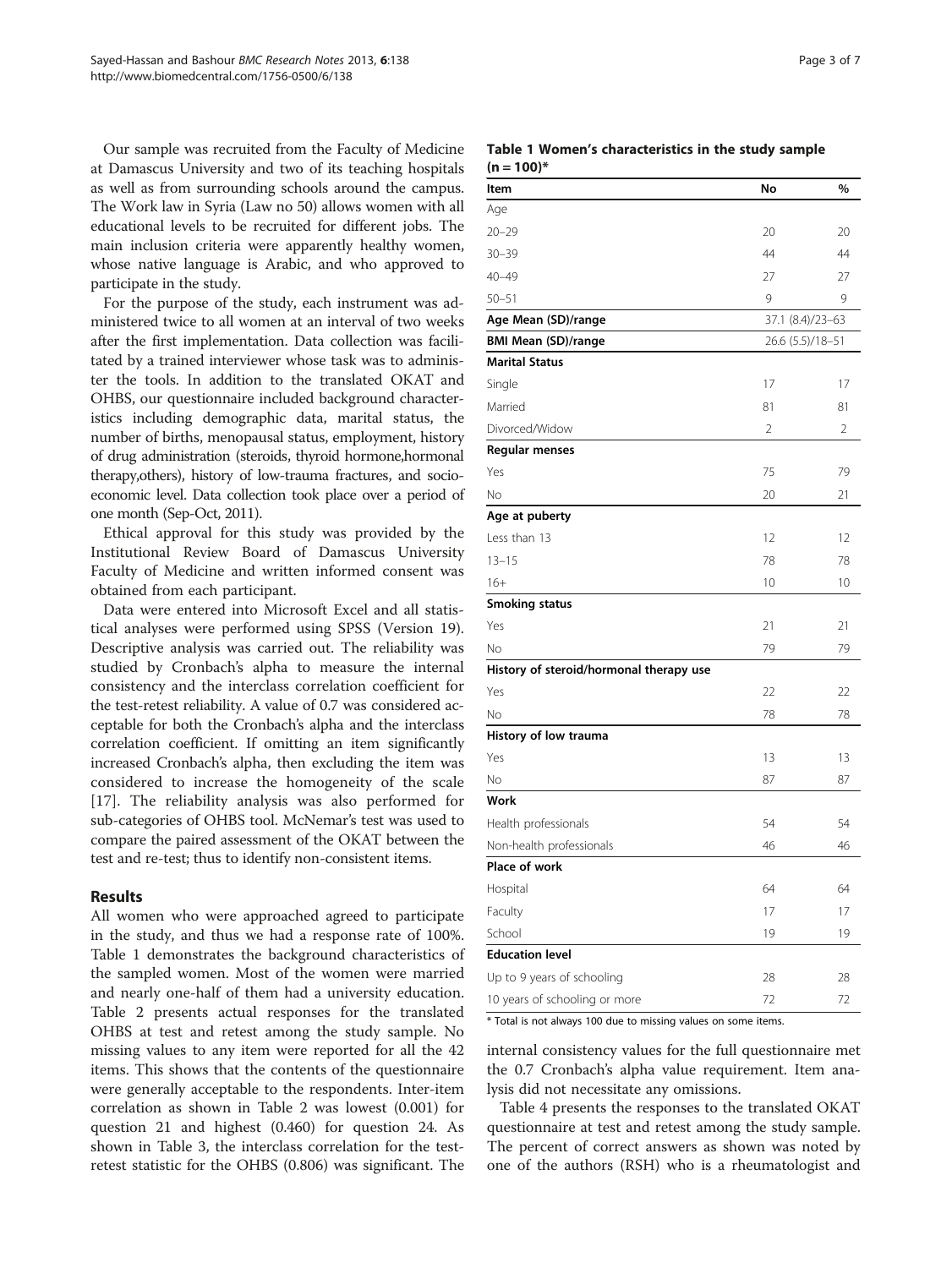## <span id="page-3-0"></span>Table 2 Answers in percentages to the OHBS at test and re-test among the study sample

| Item                                                                                          |    | <b>Test</b> |       |          |                          |                | Retest |                |     |                          |                           |
|-----------------------------------------------------------------------------------------------|----|-------------|-------|----------|--------------------------|----------------|--------|----------------|-----|--------------------------|---------------------------|
|                                                                                               | SD | D           | N     | A        |                          | SA SD D        |        | N              | A   | SΑ                       | Inter-item<br>correlation |
| 1. Your chances of getting osteoporosis are high.                                             | 7  | 37          | 19    | 33       | $\overline{4}$           | 7              |        | 50 12          | 30  | $\overline{1}$           | 0.427                     |
| 2. Because of your body build, you are more likely to develop osteoporosis.                   | 13 | 47          | 14    | 26       | $\overline{\phantom{a}}$ | 7              | 52     | -11            | 30  |                          | 0.291                     |
| 3. It is extremely likely that you will get osteoporosis.                                     | 3  | 40          |       | 18 37    | 2                        | 7              |        | 50 12 31       |     |                          | 0.199                     |
| 4. There is a good chance that you will get osteoporosis.                                     | 4  | 37          | 9     | 47       | 3                        | 7              |        | 64 13          | 16  |                          | 0.215                     |
| 5. You are more likely than the average person to get osteoporosis.                           | 6  | 54          | 14    | 24       | 2                        | 6              | 62     | -16            | 16  |                          | 0.009                     |
| 6. Your family history makes it more likely that you will get osteoporosis.                   | 11 | 64          | 5     | 19       | $\overline{1}$           | 12             | 60     | - 7            | 21  | $\overline{\phantom{a}}$ | 0.192                     |
| 7. The thought of having osteoporosis scares you.                                             | 7  | 31          | 4     | 49       | 9                        | 5              | 43     | 7              | 43  | 2                        | 0.305                     |
| 8. If you had osteoporosis you would be crippled.                                             | 11 | 48          | 15    | 25       | -1                       | 5              | 65     | 13             | -16 | -1                       | 0.261                     |
| 9. Your feelings about yourself would change if you got osteoporosis.                         | 12 | 39          | 13 31 |          | 5                        | 5              |        | 58 11          | 24  | 2                        | 0.198                     |
| 10. It would be very costly if you got osteoporosis.                                          | 9  | 29          | 25    | 32       | 5                        | 4              | 52     | 21             | 22  | -1                       | 0.228                     |
| 11. When you think about osteoporosis you get depressed.                                      | 8  | 44          | 8     | 38       | 2                        | 4              | 56     | -11            | 28  | -1                       | 0.209                     |
| 12. It would be very serious if you got osteoporosis.                                         | 4  | 49          | 6     | 37       | $\overline{4}$           | 2              |        | 51 12          | 31  | $\overline{4}$           | 0.228                     |
| 13. Regular exercise prevents problems that would happen from osteoporosis.                   | 3  | 26          | 15    | 50       | 6                        | 4              | 16     | -21            | 56  | 3                        | 0.283                     |
| 14. You feel better when you exercise to prevent osteoporosis.                                | 1  | 15          | 8     | 67       | 9                        | 3              | 7      | 8              | 78  | 4                        | 0.184                     |
| 15. Regular exercise helps to build strong bones.                                             | 1  | 5           | 7     | 62       | 25                       | -1             | 7      | 8              | 76  | 8                        | 0.215                     |
| 16. Exercising to prevent osteoporosis also improves the way your body looks.                 | 2  | 2           | 2     | 60       | 34                       | -1             | -1     | 1              | 71  | 26                       | 0.013                     |
| 17. Regular exercise cuts down the chances of broken bones.                                   | 3  | 19          | 17    | 47       | 14                       | -1             | 30     | 12             | 54  | 3                        | 0.269                     |
| 18. You feel good about yourself when you exercise to prevent osteoporosis.                   |    | 7           | 8     | 71       | 14                       | 2              | 6      | 7              | 79  | 6                        | 0.347                     |
| 19. Taking in enough calcium prevents problems from osteoporosis.                             | 2  | 9           | 3     | 74       | 12                       | 3              | 8      | 3              | 82  | 4                        | 0.196                     |
| 20. You have lots to gain from taking in enough calcium to prevent osteoporosis.              |    | 10          | 8     | 72       | 10                       | 3              | 15     | 3              | 75  | $\overline{4}$           | 0.108                     |
| 21. Taking in enough calcium prevents painful osteoporosis.                                   |    | 17          | 16    | -60      | 7                        | 2              | 25     | 12             | 58  | 3                        | 0.001                     |
| 22. You would not worry as much about osteoporosis if you took in enough<br>calcium.          | 1  | 16          | 10    | 63       | -10                      | 2              | 24     | $\overline{4}$ | 65  | 5                        | 0.165                     |
| 23. Taking in enough calcium cuts down on your chances of broken bones.                       |    | 11          | 7     | 74       | 8                        | 3              | 28     | 5              | 59  | 5                        | 0.096                     |
| 24. You feel good about yourself whenyou take in enough calcium to prevent<br>osteoporosis.   |    | 6           | 7     | 73       | 14                       | -1             | 11     | 7              | 75  | 6                        | 0.460                     |
| 25. You feel like you are not strong enough to exercise regularly.                            | 4  | 26          | 5     | 61       | 4                        | 4              | 33     | 5              | 56  | 2                        | 0.188                     |
| 26. You have no place where you can exercise.                                                 | 2  | 36          | 2     | 52       | 8                        | 6              | 50     | 4              | 37  | 3                        | 0.303                     |
| 27. Your spouse or family discourages you from exercising.                                    | 11 | 32          | 5     | 45       | 7                        | 6              | 32     | 5              | 54  | 3                        | 0.182                     |
| 28. Exercising regularly would mean starting a new habit which is hard for you to<br>do.      | 3  | 24          | 6     | 58       | 9                        | 5              | 36     | 5              | 51  | 3                        | 0.362                     |
| 29. Exercising regularly makes you uncomfortable.                                             | 20 | 54          | 6     | 17       | 3                        | 10             | 39     | 9              | 40  | 2                        | 0.087                     |
| 30. Exercising regularly upsets your every day routine.                                       | 7  | 46          | 6     | 38       | 3                        | 8              | 44     | 5              | 41  | 2                        | 0.193                     |
| 31. Calcium rich foods cost too much.                                                         | 14 | 58          | 5     | 22       | $\overline{1}$           | 7              | - 73   | 6              | 14  |                          | 0.300                     |
| 32. Calcium rich foods do not agree with you.                                                 | 13 | 71          | 3     | 12       | $\overline{1}$           | 12             | 72     | 5              | 11  | $\overline{\phantom{a}}$ | 0.100                     |
| 33. You do not like calcium rich foods.                                                       | 13 | 63          | 3     | 19       | -2                       | 15             | 62     | 9              | 14  | $\overline{\phantom{a}}$ | 0.180                     |
| 34. Eating calcium rich foods means changing your diet which is hard to do.                   | 12 | 55          | 7     | 24       | 2                        | 13             | 53     | 9              | 25  |                          | 0.252                     |
| 35. In order to eat more calcium rich foods you have to give up other foods that<br>you like. | 12 | 57          | 6     | 20       | -5                       | 13             | 60     | 6              | 20  | $\overline{1}$           | 0.351                     |
| 36. Calcium rich foods have too much cholesterol.                                             | 6  |             |       | 43 15 32 | $\overline{4}$           | 5              | 46     | 7              | 32  |                          | 0.298                     |
| 37. You eat a well-balanced diet.                                                             | 3  | 25          | 9     | 57       | 6                        | $\mathbf{1}$   | 15     | 13             | 71  |                          | 0.308                     |
| 38. You look for new information related to health.                                           | 3  | 10          | 7     | 72       | 8                        | $\mathbf{1}$   | 11     | 11             | 75  | 2                        | 0.118                     |
| 39. Keeping healthy is very important for you.                                                | 2  | 2           |       | 60       | -36                      | -1             | 4      | 3              | 70  | 22                       | 0.094                     |
| 40. You try to discover health problems early.                                                | 3  | 35          | 6     | 45       | $\overline{11}$          | $\overline{4}$ | 26     | -9             | 57  | $\overline{4}$           | 0.205                     |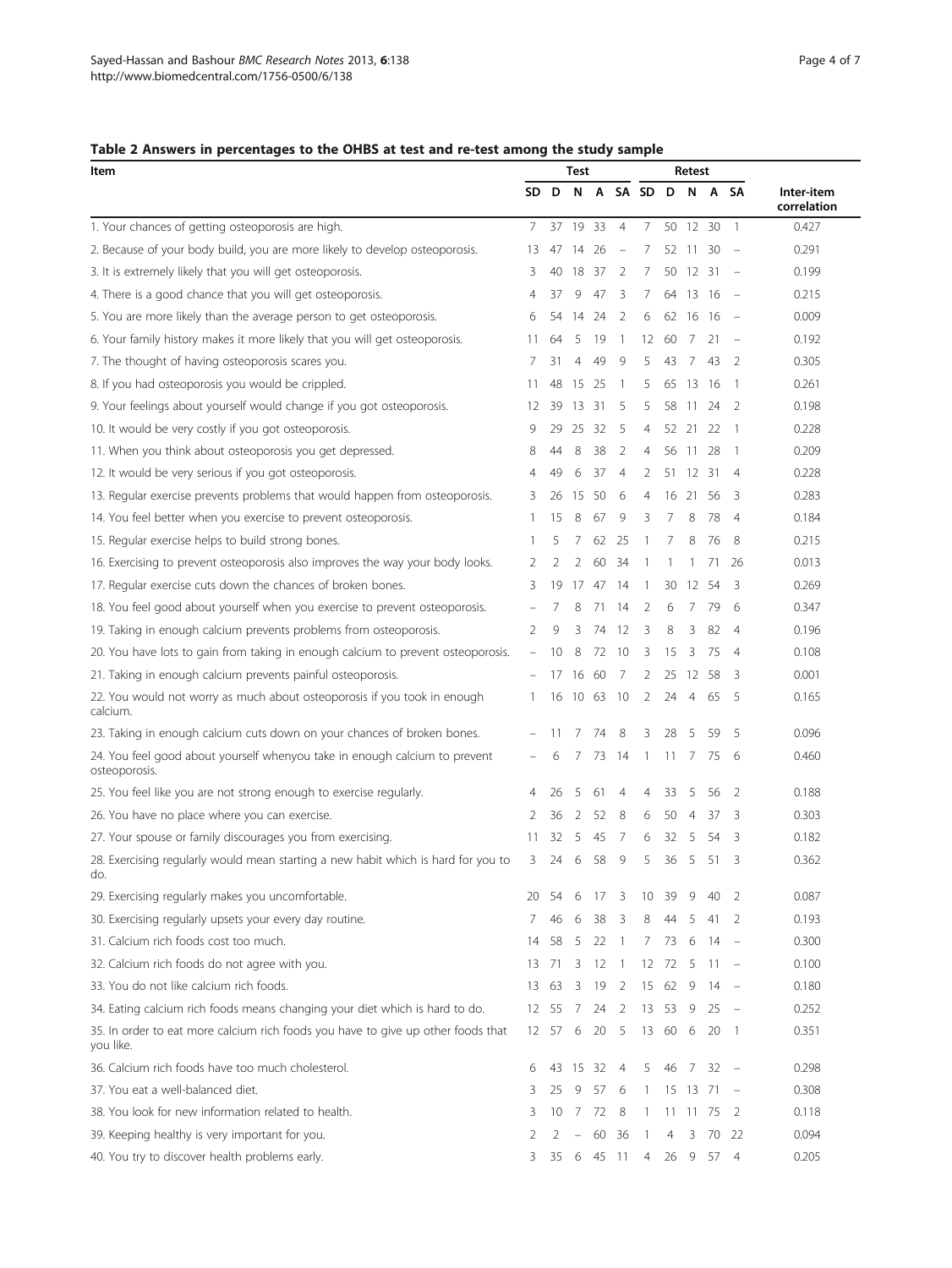| 41. You have a regular health check-up even when you are not sick0.942. |  |  |  |  | 16 47 5 29 3 4 32 8 54 2 | 0.251 |
|-------------------------------------------------------------------------|--|--|--|--|--------------------------|-------|
| 42. You follow recommendations to keep you healthy.                     |  |  |  |  | 3 29 9 50 9 2 20 4 70 4  | 0.294 |
| CD Channel: Discover D. Discover N. Neutral A. Aguss CA streamh cause   |  |  |  |  |                          |       |

<span id="page-4-0"></span>

| Table 2 Answers in percentages to the OHBS at test and re-test among the study sample (Continued) |  |  |
|---------------------------------------------------------------------------------------------------|--|--|
|---------------------------------------------------------------------------------------------------|--|--|

 $SD =$  Strongly Disagree,  $D =$  Disagree,  $N =$  Neutral,  $A =$  Agree,  $SA =$  strongly agree.

whom reviewed the medical consensus regarding all items. It was evident that items 2, 14 and 18 differed between the test and re-test administration of the questionnaire. McNemar's test showed a statistical significance differences for those items. Reliability statistics for all the 20 items of the translated OKAT was high (Cronbach's alpha = 0.824), and the interclass correlation for the test-retest statistic  $(0.824)$  was significant  $(p < 0.001)$ .

Further a score for OKAT was calculated using the code of 0 for an incorrect answer or a "don't know" answer and the code 1 if the correct answer was given. The mean score (SD) for the test was 9.4 (2.6) and that for the re-test was  $10.1$  (2.9). Paired t test did not show significant difference ( $P = 0.068$ ). As expected, the mean score of OKAT was significantly higher among health professional women as compared to the nonprofessionals ( $P = 0.017$ ). No other characteristic of the women was correlated with the score.

#### **Discussion**

This study aimed to test the reliability of the Arabic version of the tools commonly used to assess the knowledge and beliefs related to osteoporosis. We found that the selected tools (OKAT and OHBS) for our study were reliable and had an overall strong interclass correlation reflecting stability over time (two weeks) and across most of the items.

In general, the OHBS in our study met the statistical requirement for the reliability issue. The degree of consistency for OHBS was comparable to other studies [[18-20](#page-6-0)] in spite of cultural differences of Arab women.

OKAT covers the core knowledge about osteoporosis, and is very useful as a baseline as well as follow up measurement when implementing educational interventions. The Arabic version of OKAT showed consistent findings between the test and retest except for three questions (namely; 2, 14, 18). We could explain this by possible improvement in our sample's knowledge after the first measurement, or lack of clarity and vagueness in some questions, or even slight difficulty in the questions. Question eighteen was only answered by 6% of Australian women where the tool was originally implemented [\[10\]](#page-6-0). We do not think that translation errors are responsible for this lack of consistency, as we used a professional panel of medical translators to review the back translation. However one also might argue that specific items in the tool might be less relevant in our culture and religious context where women, for example, do not practice regular exercise or do not appreciate different advantages of physical activity. Furthermore, the question related to exercises (question 10) was better answered by

|  |  | Table 3 Internal consistency of the OHBS for all participants and test-retest reliability for all participating subjects |  |  |
|--|--|--------------------------------------------------------------------------------------------------------------------------|--|--|
|--|--|--------------------------------------------------------------------------------------------------------------------------|--|--|

| <b>OHBS</b>                            | No. of items | Cronbach's alpha | Inter class correlation (95% CI) |
|----------------------------------------|--------------|------------------|----------------------------------|
| Susceptibility of osteoporosis (Q 1-6) | 6            | 0.778            | 0.778                            |
|                                        |              |                  | $(0.709 - 0.838)$                |
| Seriousness (Q 7-12)                   | 6            | 0.822            | 0.822                            |
|                                        |              |                  | $(0.766 - 0.870)$                |
| Benefits of exercises (Q 13-18)        | 6            | 0.739            | 0.739                            |
|                                        |              |                  | $(0.656 - 0.808)$                |
| Benefits of calcium intake (Q 19-24)   | 6            | 0.749            | 0.749                            |
|                                        |              |                  | $(0.669 - 0.816)$                |
| Barriers to exercises (Q 25-30)        | 6            | 0.744            | 0.744                            |
|                                        |              |                  | $(0.663 - 0.812)$                |
| Barriers to calcium intake $(Q_31-36)$ | 6            | 0.716            | 0.716                            |
|                                        |              |                  | $(0.692 - 0.828)$                |
| Health motivation (Q 37-42)            | 6            | 0.766            | 0.766                            |
|                                        |              |                  | $(0.627 - 0.792)$                |
| All Items $(Q_1-42)$                   | 42           | 0.806            | 0.806                            |
|                                        |              |                  | $(0.748 - 0.857)$                |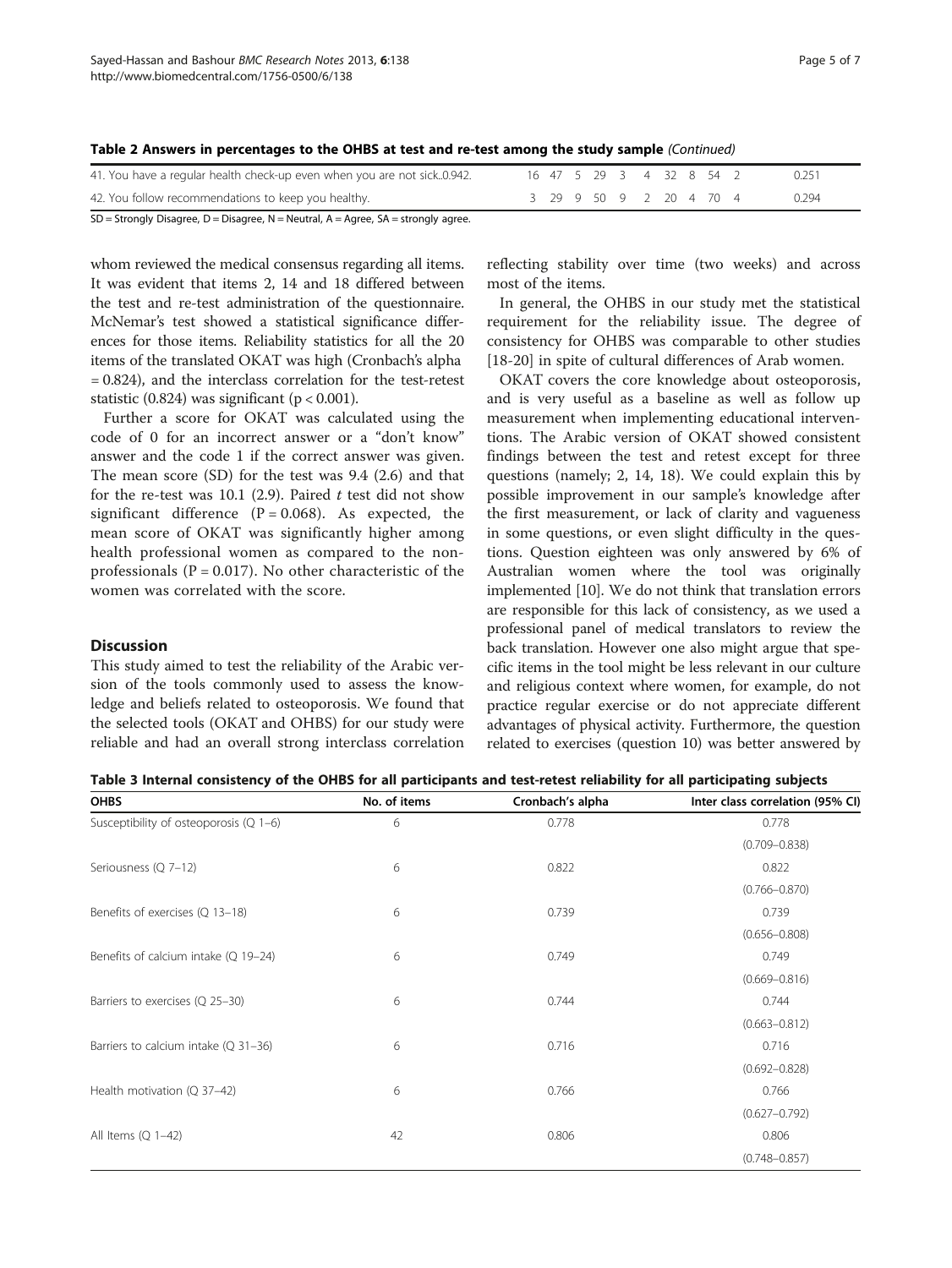### <span id="page-5-0"></span>Table 4 Correct answers for the OKAT at test and re-test among the study sample

| Item                                                                                                                                    | % Correct<br>answers at test | % Correct answers<br>at re-test |       |
|-----------------------------------------------------------------------------------------------------------------------------------------|------------------------------|---------------------------------|-------|
| 1. Osteoporosis leads to an increased risk of bone fractures.                                                                           | 98%                          | 94%                             | 1.0   |
| 2. Osteoporosis usually causes symptoms (e.g. pain) before fractures occur.                                                             | 9%                           | 27%                             | 0.002 |
| 3. Having a higher peak bone mass at the end of childhood gives no protection against the<br>development of osteoporosis in later life. | 27%                          | 29%                             | 0.557 |
| 4. Osteoporosis is more common in men.                                                                                                  | 88%                          | 85%                             | 0.344 |
| 5. Cigarette smoking can contribute to osteoporosis.                                                                                    | 49%                          | 44%                             | 0.167 |
| 6. White women are at highest risk of fracture as compared to other races.                                                              | 48%                          | 50%                             | 0.227 |
| 7. A fall is just as important as low bone strength in causing fractures.                                                               | 47%                          | 43%                             | 1.0   |
| 8. By age 80, the majority of women have osteoporosis.                                                                                  | 82%                          | 82%                             | 0.508 |
| 9. From age 50, most women can expect at least one fracture before they die.                                                            | 55%                          | 66%                             | 0.267 |
| 10. Any type of physical activity is beneficial for osteoporosis.                                                                       | 30%                          | 45%                             | 0.061 |
| 11. It is easy to tell whether I am at risk of osteoporosis by my clinical risk factors.                                                | 48%                          | 47%                             | 0.690 |
| 12. Family history of osteoporosis strongly predisposes a person to osteoporosis.                                                       | 58%                          | 51%                             | 0.442 |
| 13. An adequate calcium intake can be achieved from two glasses of milk a day.                                                          | 68%                          | 75%                             | 0.845 |
| 14. Sardines and broccoli are good sources of calcium for people who cannot take dairy<br>products.                                     | 53%                          | 51%                             | 0.041 |
| 15. Calcium supplements alone can prevent bone loss.                                                                                    | 58%                          | 56%                             | 0.327 |
| 16. Alcohol in moderation has little effect on osteoporosis.                                                                            | 18%                          | 23%                             | 0.383 |
| 17. A high salt intake is a risk factor for osteoporosis.                                                                               | 41%                          | 39%                             | 0.332 |
| 18. There is a small amount of bone loss in the ten years following the onset of menopause.                                             | 4%                           | 31%                             | 0.000 |
| 19. Hormone therapy prevents further bone loss at any age after menopause.                                                              | 42%                          | 30%                             | 0.200 |
| 20. There are no effective treatments for osteoporosis available in "Syria"*.                                                           | 25%                          | 39%                             | 0.210 |

\*Originally Australia [[10](#page-6-0)].

Australian women [[10](#page-6-0)]. No attempt was made to ask participants whether they sought information between the test and re-test due to ethical considerations as this was not part of the informed consent. In spite of all above, the degree of consistency for OKAT was comparable to other studies [\[21\]](#page-6-0). In general, the findings indicate poor knowledge of Osteoporosis among the sample. The mean score during the test was less than 10, referring to knowledge of less than 50% of the questions.

A major limitation of this study is that its sample is a convenience one and rather small. A sample of 171 would have been ideal for a minimum acceptable reliability of 0.6 according to rules for reliability studies [[22\]](#page-6-0). Further, the sample does not represent the general population of women in Syria, where women are less educated as compared to ours [\[23\]](#page-6-0). However, we have no reason to argue that the implementation of the tool to another group with different characteristics would impact the reliability of the tool, except for the fact that a self-administered application of the tools would be impossible among illiterate women, and an interview may have to be used, making logistics more difficult. In the light of our current findings, we feel that implementing those reliable tools using a larger and more representative

sample is important. Discriminant analysis, which was not carried out in this work, will be of value then.

Having OHBS and OKAT translated to Arabic, and proven reliable is of a great value. The burden of osteoporosis may be greater in developing countries, including the Middle East [\[6](#page-6-0)-[8\]](#page-6-0) where most of Arab women live. One can argue that women in the Arab world may be more prone to osteoporosis for obvious cultural and social reasons such as greater number of pregnancies, longer lactation, low physical activity and potentially lower vitamin D due to both inadequate exposures to sunlight as well as dress style, and possibly reduced vitamin D and calcium intake [[6](#page-6-0),[24](#page-6-0)]. With this note, we have only selected women in our sample, assuming that reliability check for men should not be different.

In an effort to move forward with implementation of the tools among Arab speaking women and actual assessment of the Osteoporosis-related knowledge and beliefs, the authors will use the tools in a communitybased setting and on a large sample of Syrian women.

#### Conclusion

The Arabic version of the OHBS and OKAT shown to be reliable tools for assessing women's knowledge and